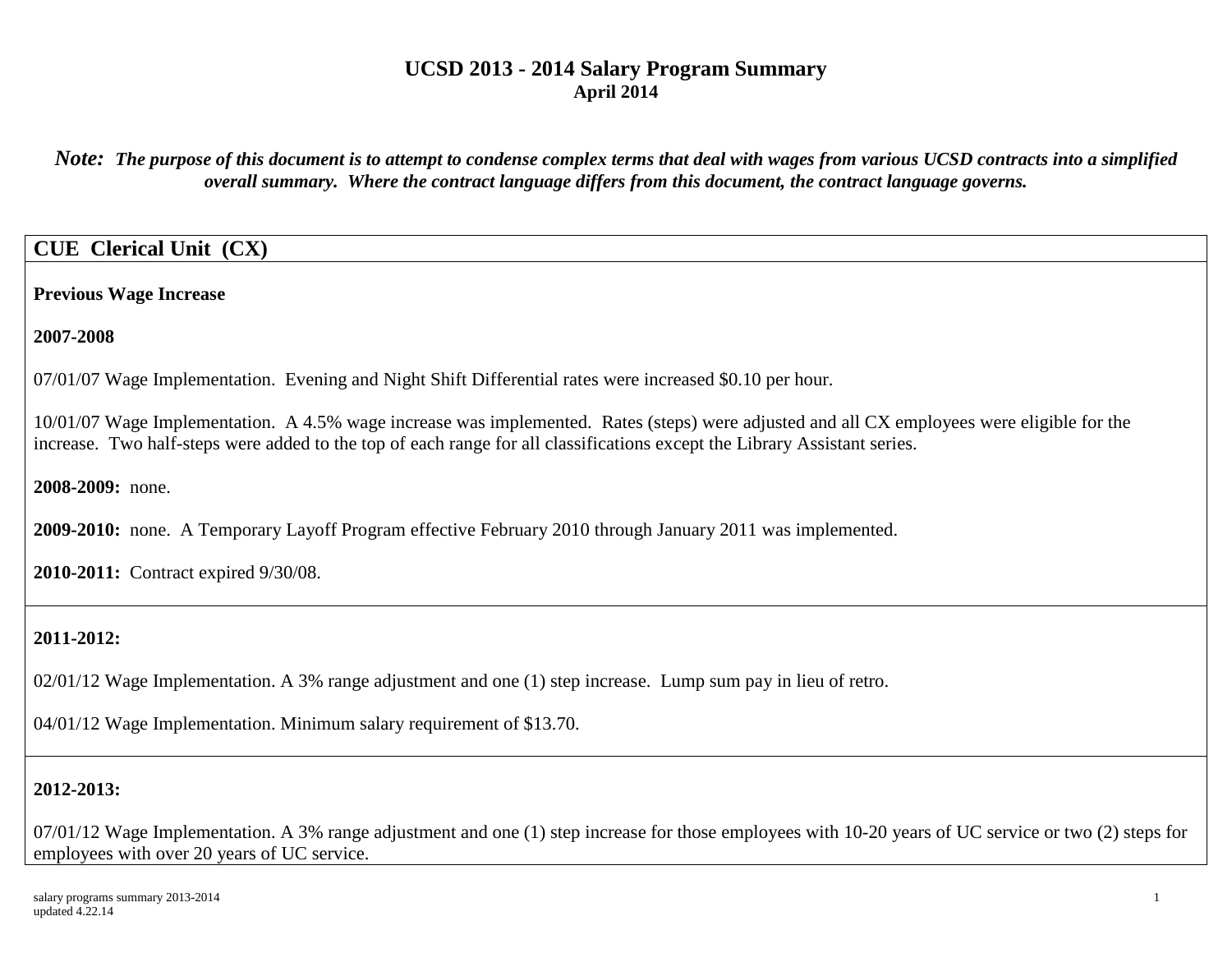04/01/13 Wage Implementation. Minimum salary requirement of \$14.22.

### **2013-2014:**

07/01/13 Wage Implementation. A 3% range adjustment was implemented for all CX employees in the bargaining unit on the effective date of the compute.

01/01/14 Wage Implementation. One (1) Step Increase was implemented.

# **Link to Collective Bargaining Agreements:**

<http://blink.ucsd.edu/HR/labor/bargaining/agreements/index.html>

(see CX Contract Article 45 Wages)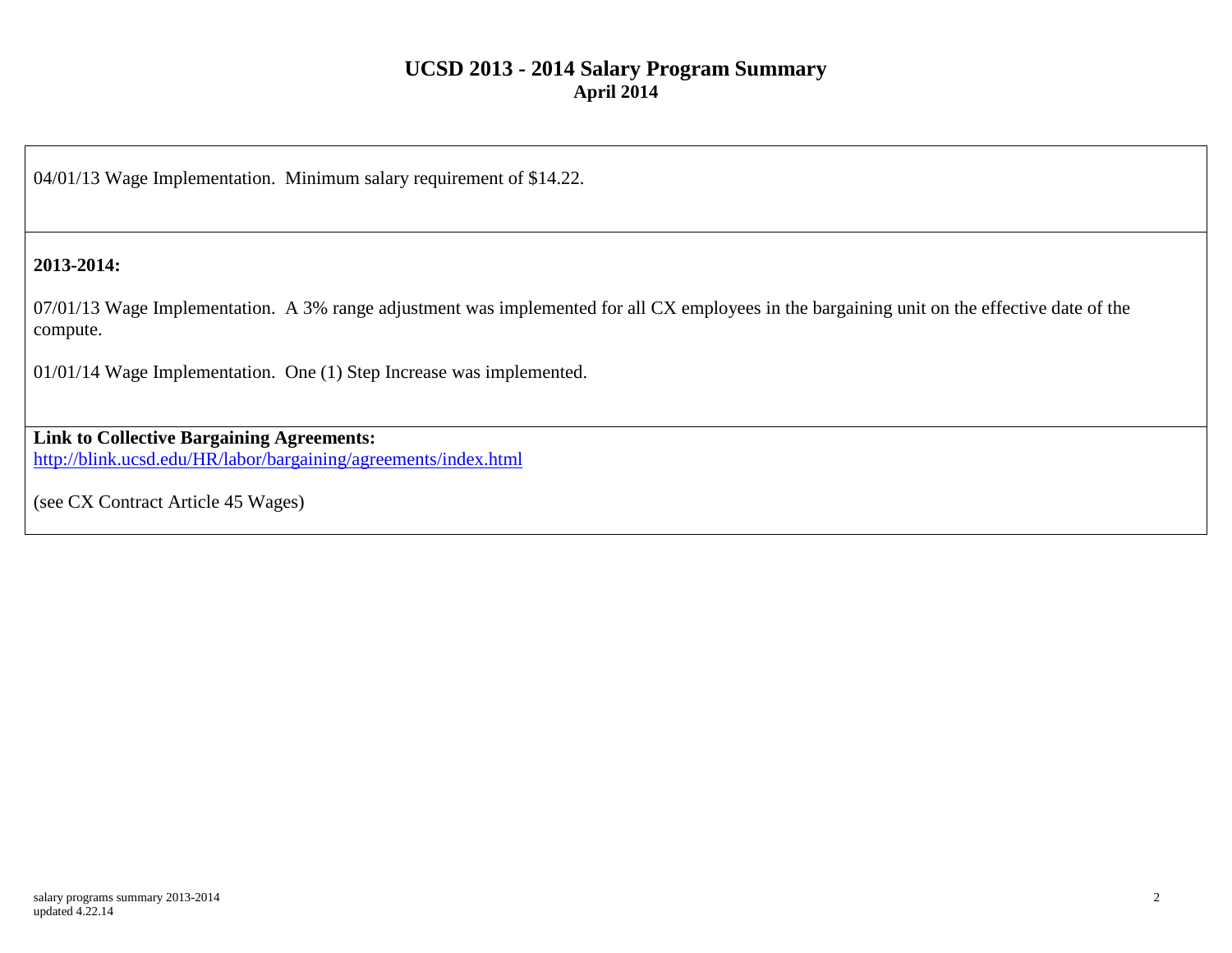# **AFSCME Patient Care Technical Unit (EX)**

#### **Previous Wage Increase**

### **2009-2010:**

07/01/09 Wage Implementation. A 2.5% wage increase was implemented. Rates (steps) were adjusted and all EX employees were eligible for the increase. Within-range employees received a one-step increase.

01/01/10 Wage Implementation. A 3% wage increase was implemented. Rates (steps) were adjusted and all EX employees were eligible for the increase.

03/01/10 Wage Implementation. EX employees were placed on their final experience-based step.

### **2010-2011:**

07/01/10 Wage Implementation. Within-range employees received a one-step increase.

01/01/11 Wage Implementation. A 3% wage increase to be implemented. Rates (steps) adjusted and all EX employees eligible for the increase. NOT IMPLEMENTED – ON HOLD.

# **2011-2012:**

07/01/11 Wage Implementation. One (1) step increase

11/01/11 Wage Implementation. A 3% range adjustment was implemented. Lump sum payment for the remaining portion of the 3% increase for those employees at, near or above the maximum of the range. Lump sum payment in lieu of retro for period between January 1, 2011 and the last day of the pay period prior to the implementation of the 3% salary range increase.

01/01/12 Wage Implementation. A 3% range adjustment was implemented.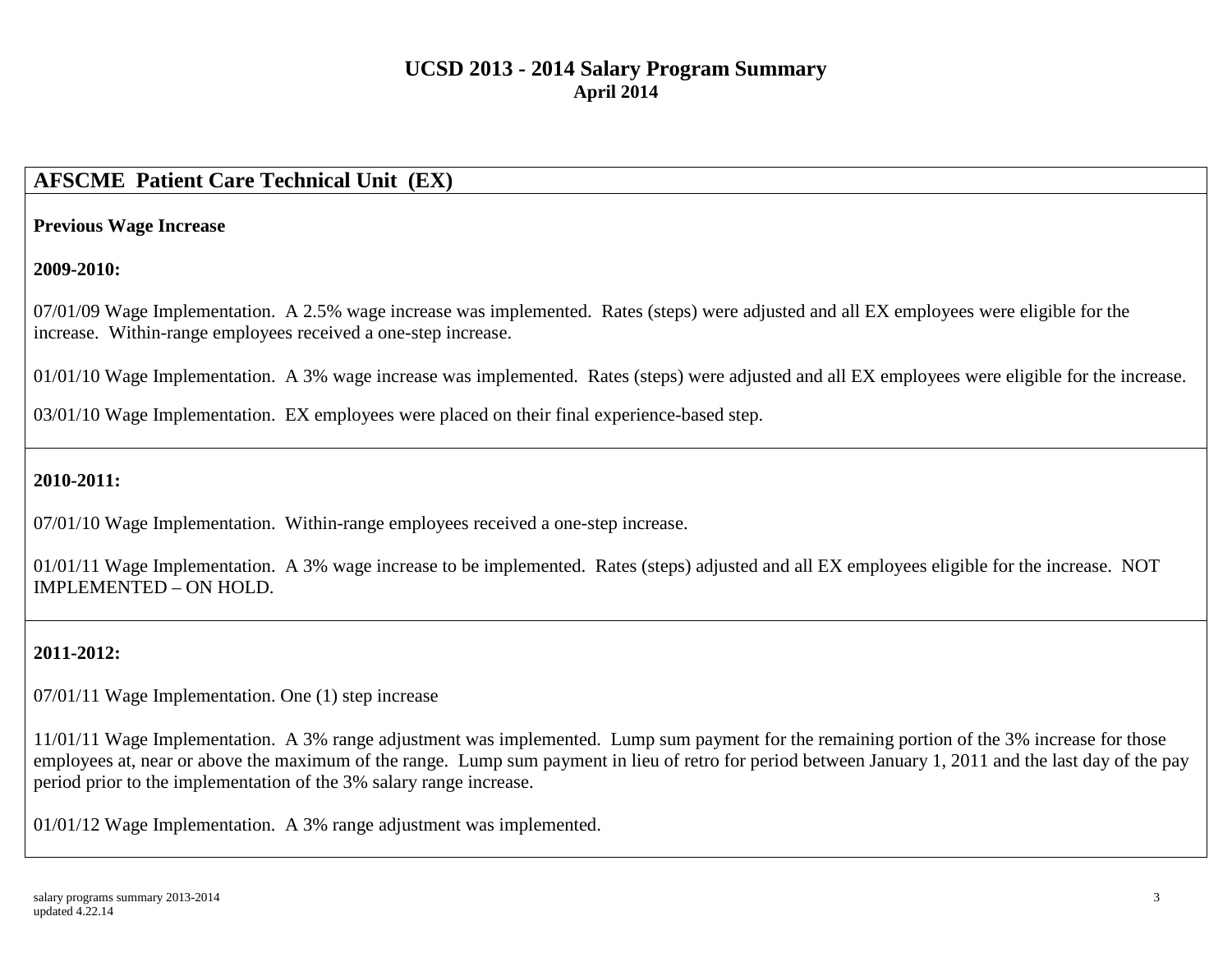# **2012-2013:**

07/01/12 Wage Implementation. One (1) step increase.

10/01/12 Wage Implementation. Minimum salary requirement of \$14.50/hr. Title codes affected are 8905, 8911, 8912, 8993, 9033, 9253, 9254 & 9267. Any employee in the unit at the time of ratification must be paid at least \$15.00/hr.

### **2013-2014:**

07/07/13 Wage Implementation. One (1) step advancement for all EX employees within range and in the bargaining unit on the effective date and the date of the compute will receive step advancement o be implemented.

10/01/13 Wage Implementation. 1.5% range adjustment implemented.

05/11/14 Wage Implementation. 4.5% range adjustment to be implemented. Lump Sum Ratification Signing Bonus – A one-time, non-base building lump sum based on 3% of the actual earnings covering the period of April 1, 2013 through March 31, 2014.

#### **Link to Collective Bargaining Agreements:**

<http://blink.ucsd.edu/HR/labor/bargaining/agreements/index.html>

(see EX Contract Article 42 Wages)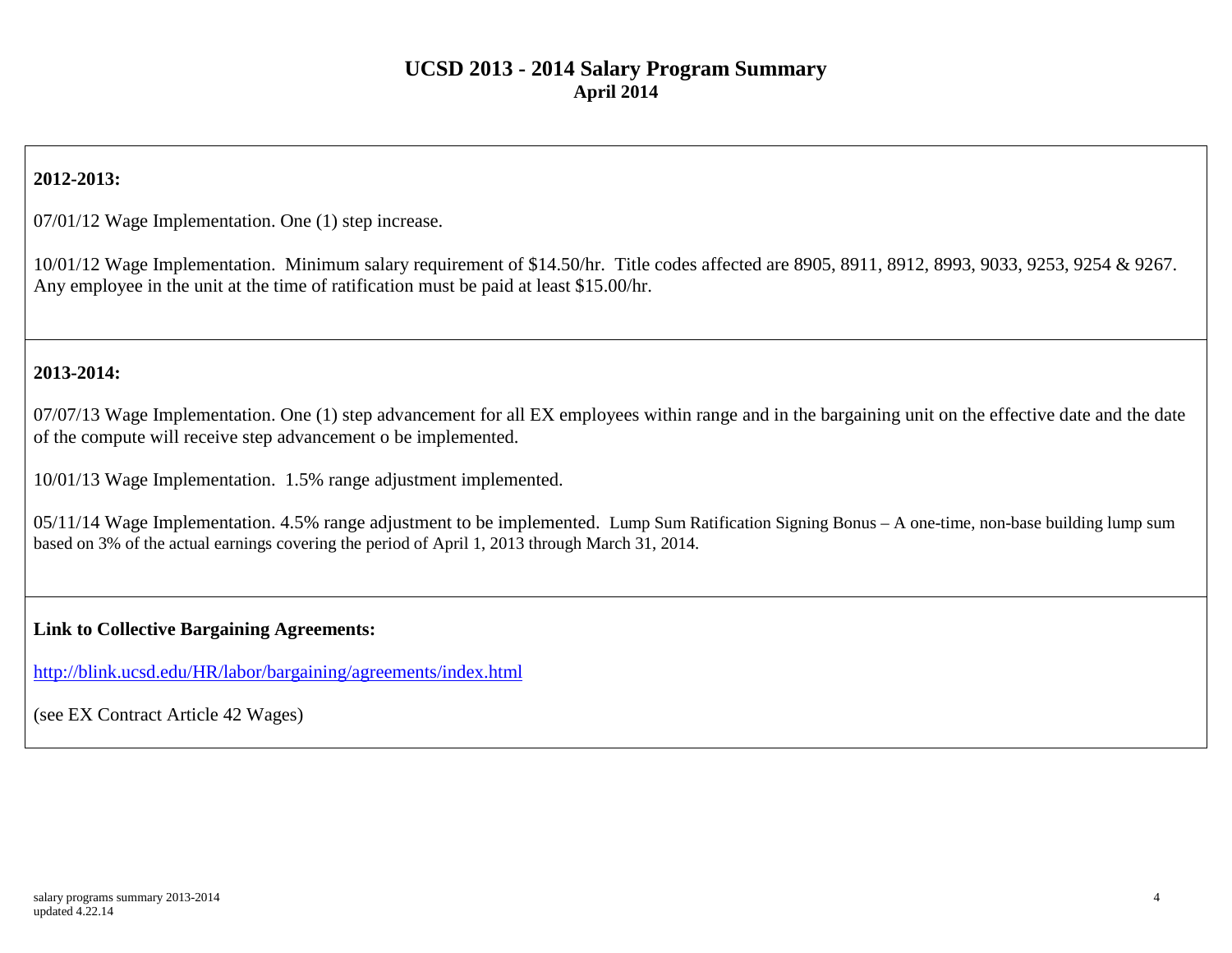# **UPTE Health Care Professional Unit (HX)**

### **Previous Wage Increase**

### **2008-2009:**

7/1/08 Wage Implementation. Career nonprobationary HX employees received a one-step merit increase, based on satisfactory (solid) or better performance. The first round of experience-based step placement was implemented, and employees were eligible to advance up to two additional steps.

1/1/09 Wage Implementation. HX employees who were below their experience step received a one-step advancement.

6/1/09 Wage Implementation. HX employees were placed on their final experience-based step.

### **2009-2010**: none.

### **2010-2011:**

12/1/10 Wage Implementation. A 2% wage increase was implemented. Rates (steps) were adjusted and all HX employees were eligible for the 2% increase. Career non-probationary employees were also eligible for a step advancement, based on satisfactory (solid) or better performance.

5/1/11 Wage implementation. A 1% wage increase was implemented.

# **2011-2012: -** *ON HOLD UNTIL FURTHER NOTICE FROM UCOP*

7/1/11 A one (1) step increase for non-probationary employees with satisfactory or better rating. Lump sum payment for employees at or above the top step.

1/1/12 Wage Implementation. A 6% wage increase implemented and \$100 stipend per week for eligible exempt employees; \$25 stipend per week for eligible exempt employees. All HX step structures to have 15 steps.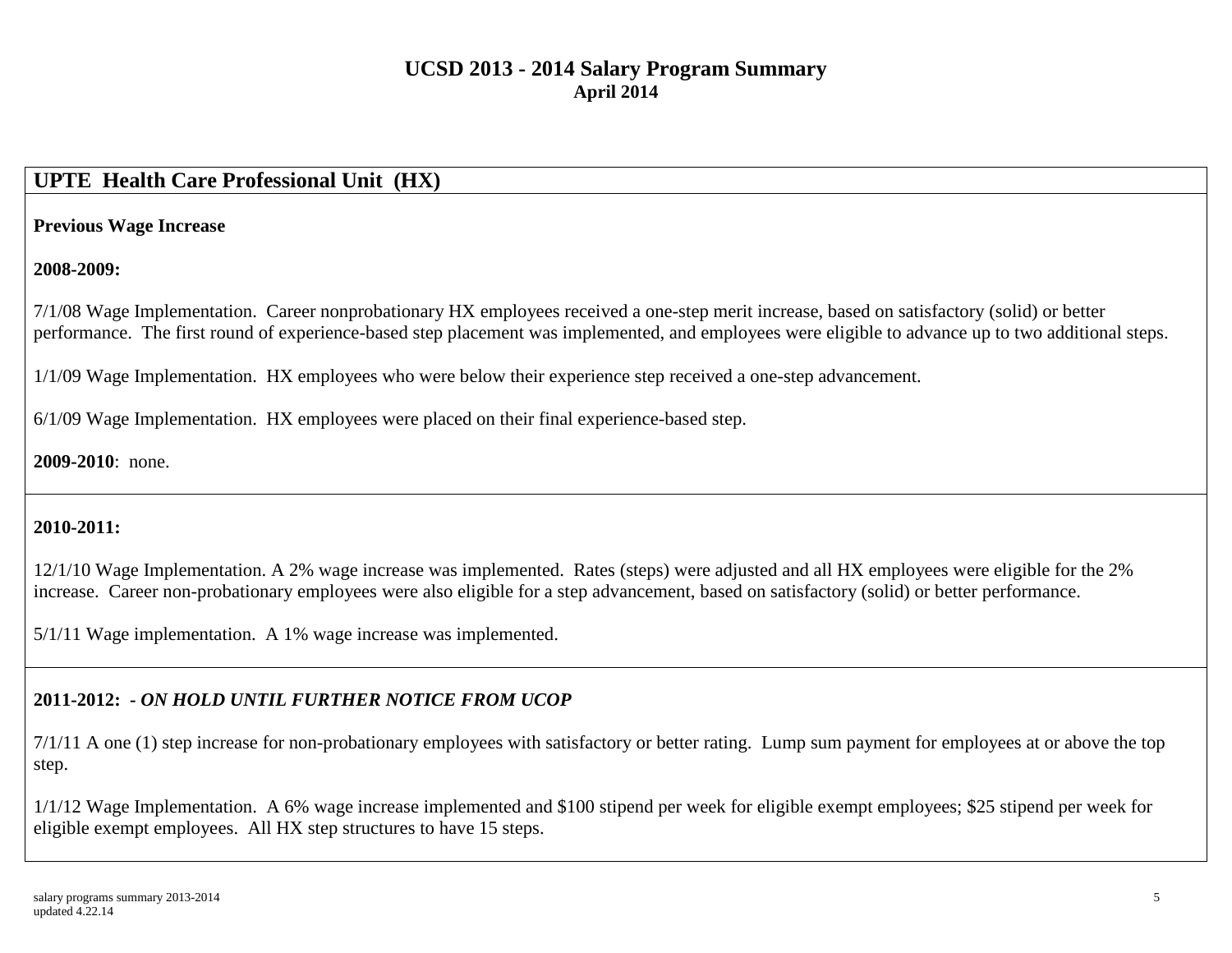### **2012-2013** *ON HOLD UNTIL FURTHER NOTICE FROM UCOP*

1/1/13 Wage Implementation. A 4% wage increase will be implemented.

### **2013-2014**

1/1/14 Wage Implementation. A 5.5% wage increase was implemented. One (1) Step increased was processed. Lump sum payment for employees at, near or above the maximum of the range for remaining portion of 2% increase. Sr. Dietitians & Dietitians 2 placed on initial step based upon experience.

**Link to Collective Bargaining Agreements:**  http://blink.ucsd.edu/HR/labor/bargaining/agreements/index.html

(see HX Contract Article 5 Compensation)

# **SETC Skilled Crafts Unit (K6)**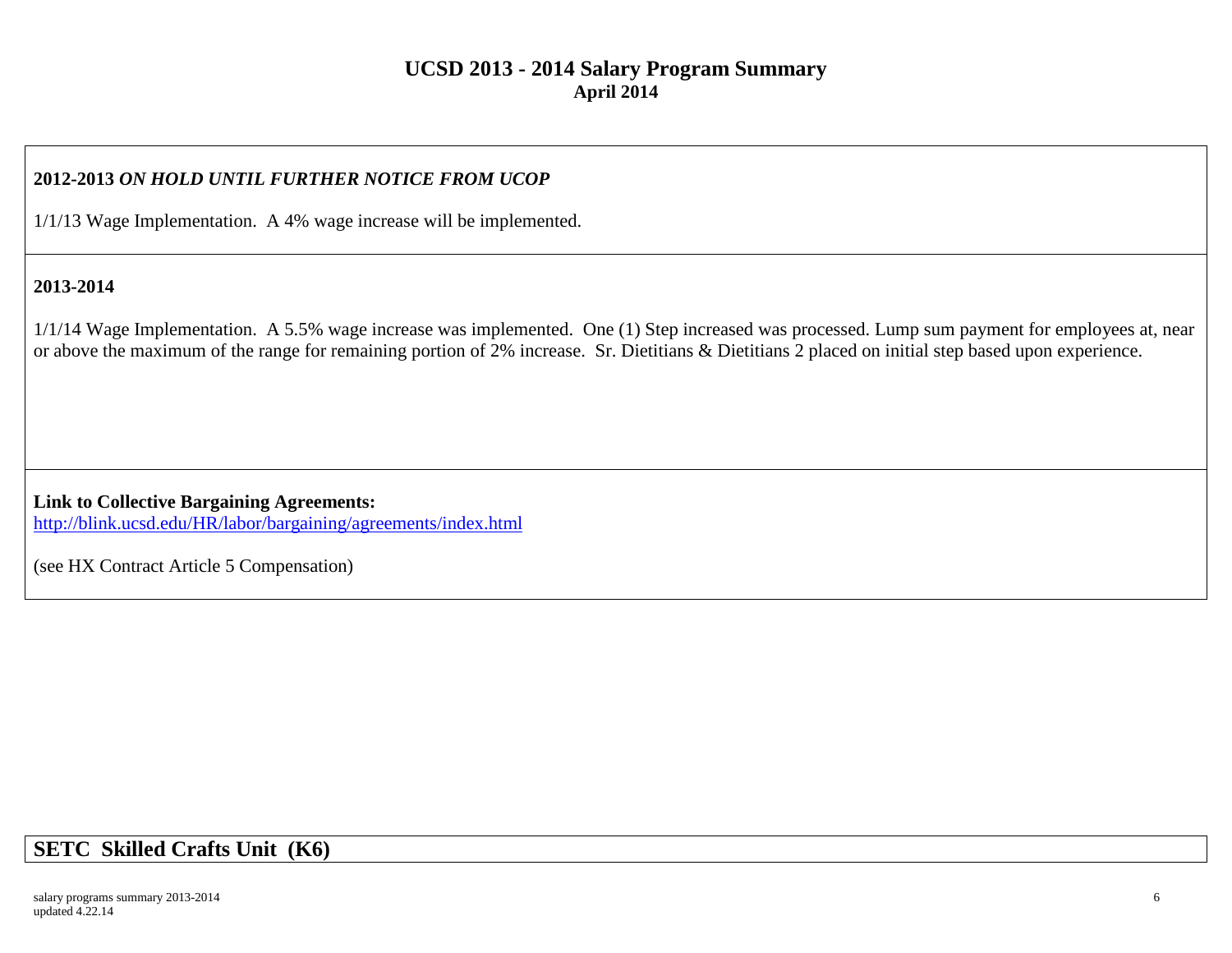#### **Previous Wage Increase**

**2009-2010:**

10/01/09 Wage Implementation. Market equity increases ranging from 2.5% to 3.5% were granted.

### **2010-2011:**

10/01/10 Wage Implementation. A 3% market equity increase was granted.

#### **2011-2012:** None

### **2012-2013:**

07/01/12 Wage Implementation. Merit step increase.

10/01/12 Wage Implementation. A 3% range adjustment to be implemented.

03/01/13 Wage Implementation. A 3% range adjustment to be implemented.

### **2013-2014:**

07/01/13 Wage Implementation. A 3% range adjustment was implemented for all K6 employees who were on payroll on the effective date and date of compute.

**Link to Collective Bargaining Agreements:**  <http://blink.ucsd.edu/HR/labor/bargaining/agreements/index.html> (See K6 Contract Article 43 Wages)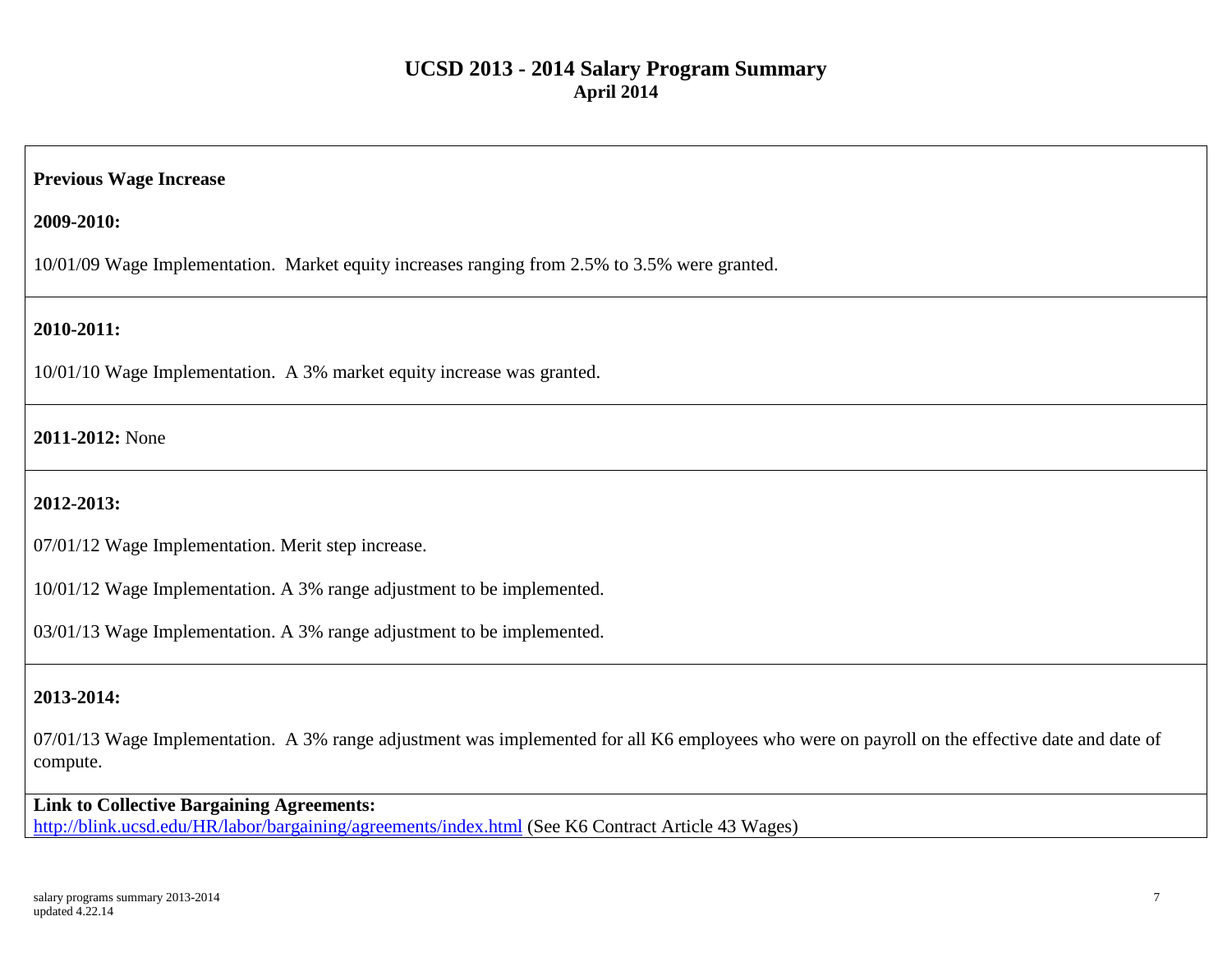# **CNA Nurses Unit (NX)**

#### **Previous Wage Increase**

#### **2009-2010:**

07/01/09 Wage Implementation. A within-range one-step increase was granted to NX employees.

### **2010-2011**:

07/01/10 Wage Implementation. A within-range one-step increase was granted to NX employees.

09/01/10 Wage Implementation. A 2% wage increase was implemented. NX rates (steps) were adjusted and all NX employees will be eligible for the increase.

06/01/11 Wage Implementation. A 3% wage increase was implemented. Night shift differential increased from \$3.85 to \$4.00 per hour

### **2011-2012:**

07/01/11 One (1) step increase for employees on steps 1-14. Employees at steps 15 and 16 to be reviewed for possible step increase if eligible based on years of UC experience.

02/01/12 Wage Implementation. A 4% wage increase implemented.

### **2012-2013:**

07/01/12 Wage Implementation. A within range one step increase will be granted to NX employees. Step 18 added to range for nurses with 25 years of experience and 20 years of UC service.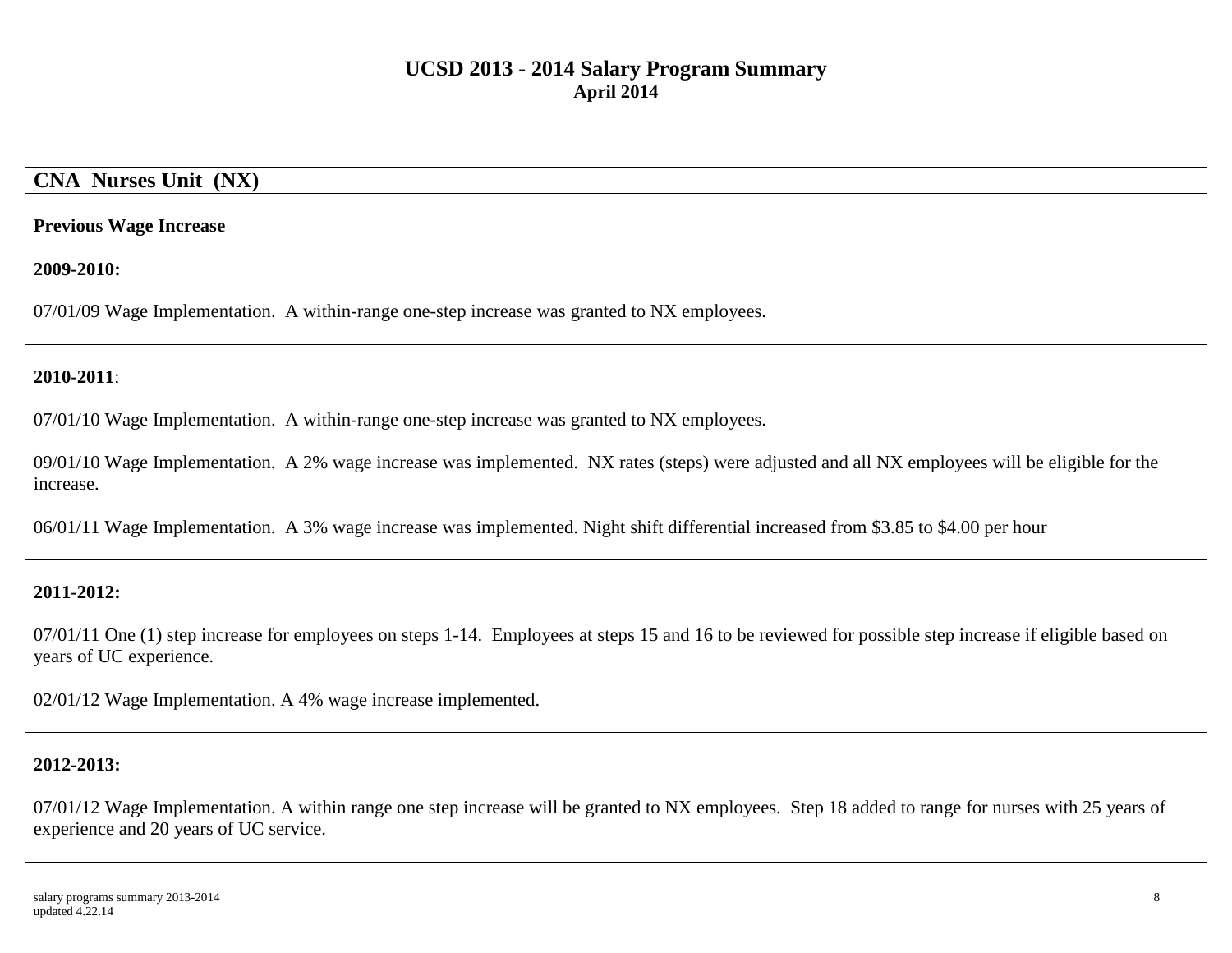02/01/13 Wage Implementation. A 4% wage increase will be implemented.

### **2013-2014:**

07/07/13 Wage Implementation was implemented for all NX on a step structure. One (1) step increase for employees on steps 1-14. Employees at steps 15, 16 and 17 to be reviewed for possible step increase if eligible based on years of UC experience.

01/01/14 Wage Implementation. A 4% wage increase was implemented.

**Link to Collective Bargaining Agreements:** <http://blink.ucsd.edu/HR/labor/bargaining/agreements/index.html>

(See NX Contract Article 40 Compensation)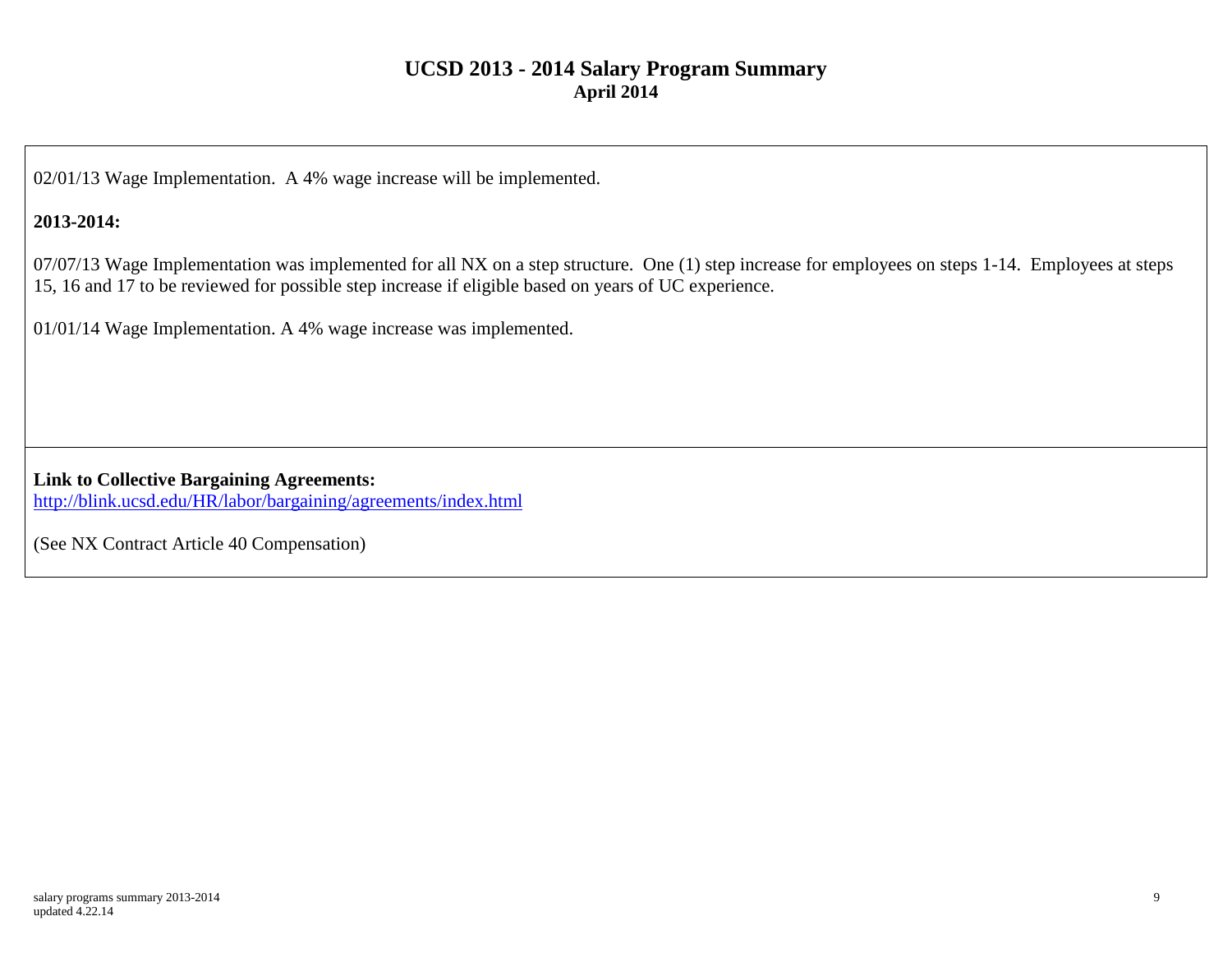# **FUPOA Police Unit (PA)**

#### **Previous Wage Increase**

#### **2008-2009:**

10/01/2008 Wage Implementation. An 8% wage increase was implemented. Rates (steps) were adjusted and all PA employees were eligible for the increase. PA employees were eligible for merit step increases, in accordance with the modified merit eligibility rules. A new longevity step was implemented and POST certification pay increased \$50.

**2009-2010:** None

**2010-2011:** Salary increases frozen through 06/30/11.

#### **2011-2012:**

07/01/11 lump sum payment of \$100 per month for 15 months for officers who have been at step 5 or above for 12 months or more.

#### **2012-2013:** None

#### **2013-2014:**

**1/10/13 –** Wage Implementation. A 3% wage increase was implemented. One time lump sum payment that was non base building of \$2500 was also paid.

**Link Collective Bargaining Agreements:** <http://blink.ucsd.edu/HR/labor/bargaining/agreements/index.html> (see PA Contract Article 30 Wages)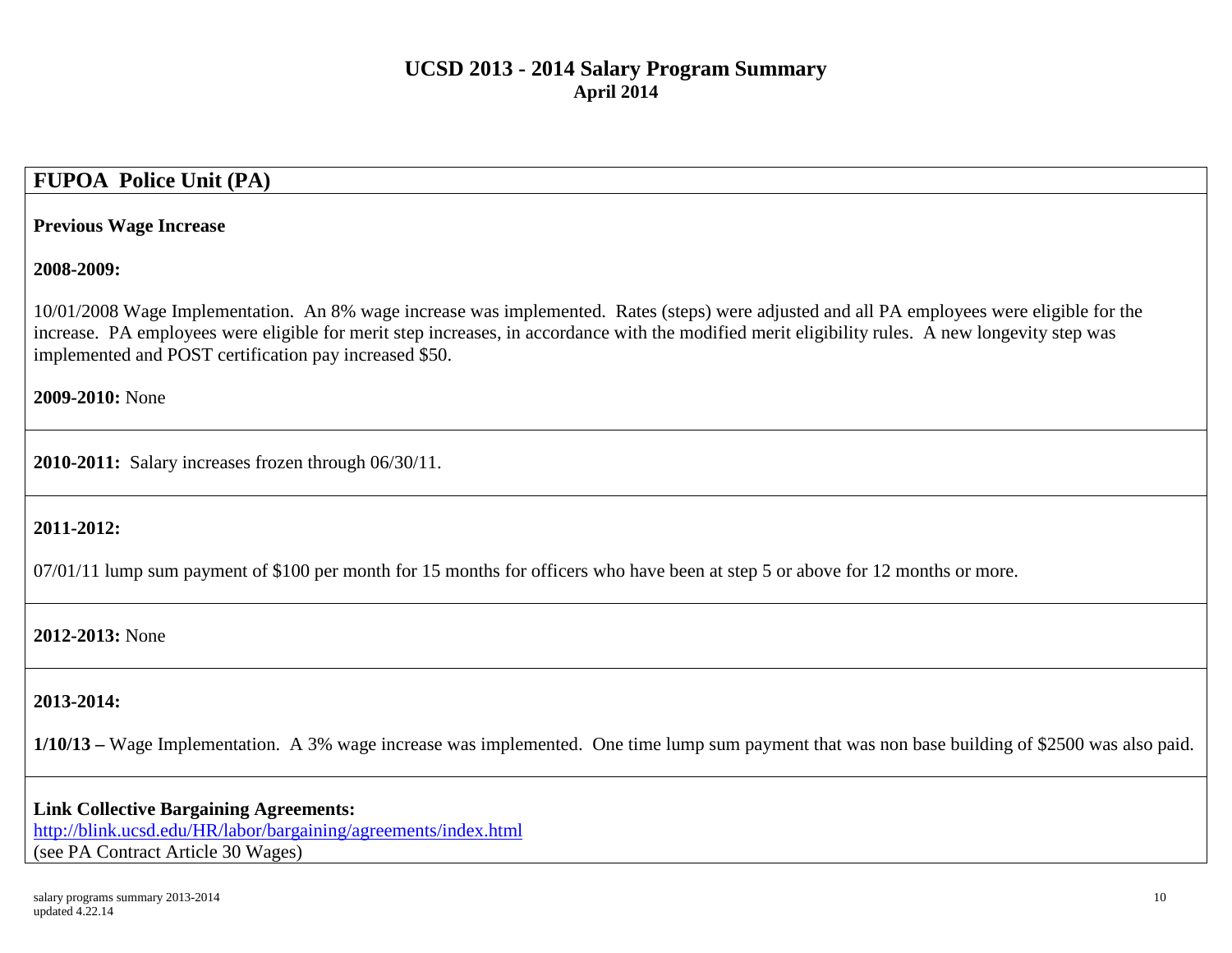# **UPTE Research Unit (RX)**

#### **Previous Wage Increase**

**2007-2008:**

07/01/07 Wage Implementation. Evening and Night Shift Differential rates were increased \$0.15 per hour.

10/01/07 Wage Implementation. A 3.8% wage increase was implemented. Rates (steps) were adjusted and all RX employees were eligible for the increase.

01/01/08 Wage Implementation. Career nonprobationary RX employees were eligible for a one-step merit increase, based on satisfactory (solid) or better performance.

**2008-2009:** None

**2009-2010:** None

#### **2010-2011:**

07/01/10 Wage Implementation. A \$1,000 lump sum payment, prorated by the appointment percentage, was paid to eligible RX employees.

10/01/10 Wage Implementation. A 2.5% wage increase was implemented. Rates (steps) were adjusted and all RX employees were eligible for the increase.

01/01/11 Wage Implementation. Career non-probationary RX employees were eligible for a one-step merit increase, based on satisfactory (solid) or better performance.

04/01/11 Wage Implementation. A .5% wage increase was implemented. Rates (steps) were adjusted. Lump sum payment in lieu of retro.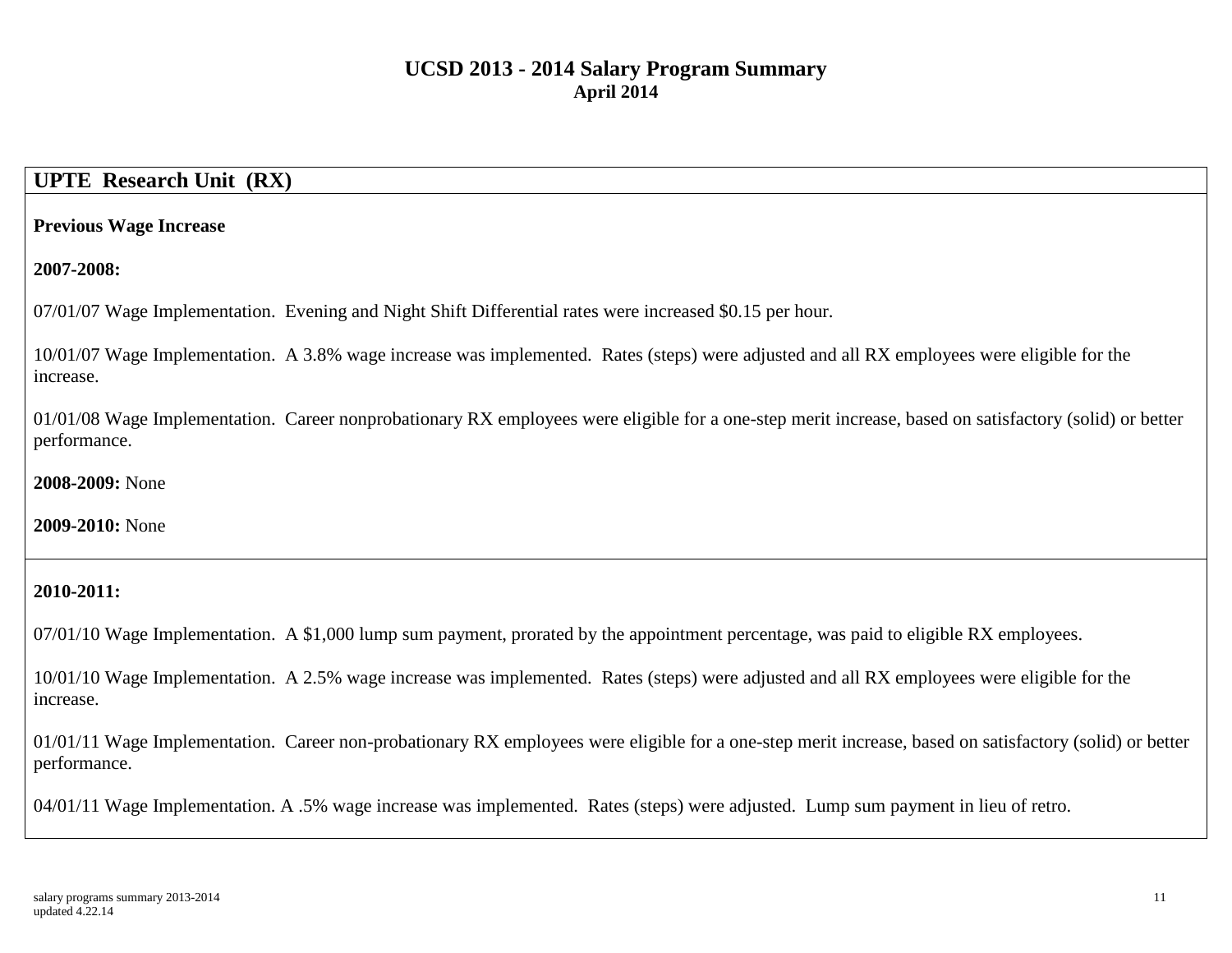### **2011-2012:**

10/01/11 Wage Implementation. A 3% wage increase was implemented.

01/01/12 Wage Implementation. One merit step increase was implemented.

### **2012-2013:**

10/01/12 Wage Implementation. A 3% wage increase will be implemented.

01/01/13 Wage Implementation. One merit step increase will be implemented.

### **2013-2014:**

01/01/14 Wage Implementation. A 4% wage increase was implemented. Lump Sum Payment Ratification Signing Bonus of \$100.

**Link to Collective Bargaining Agreements:** <http://blink.ucsd.edu/HR/labor/bargaining/agreements/index.html> (See RX Contract Article 6 Compensation)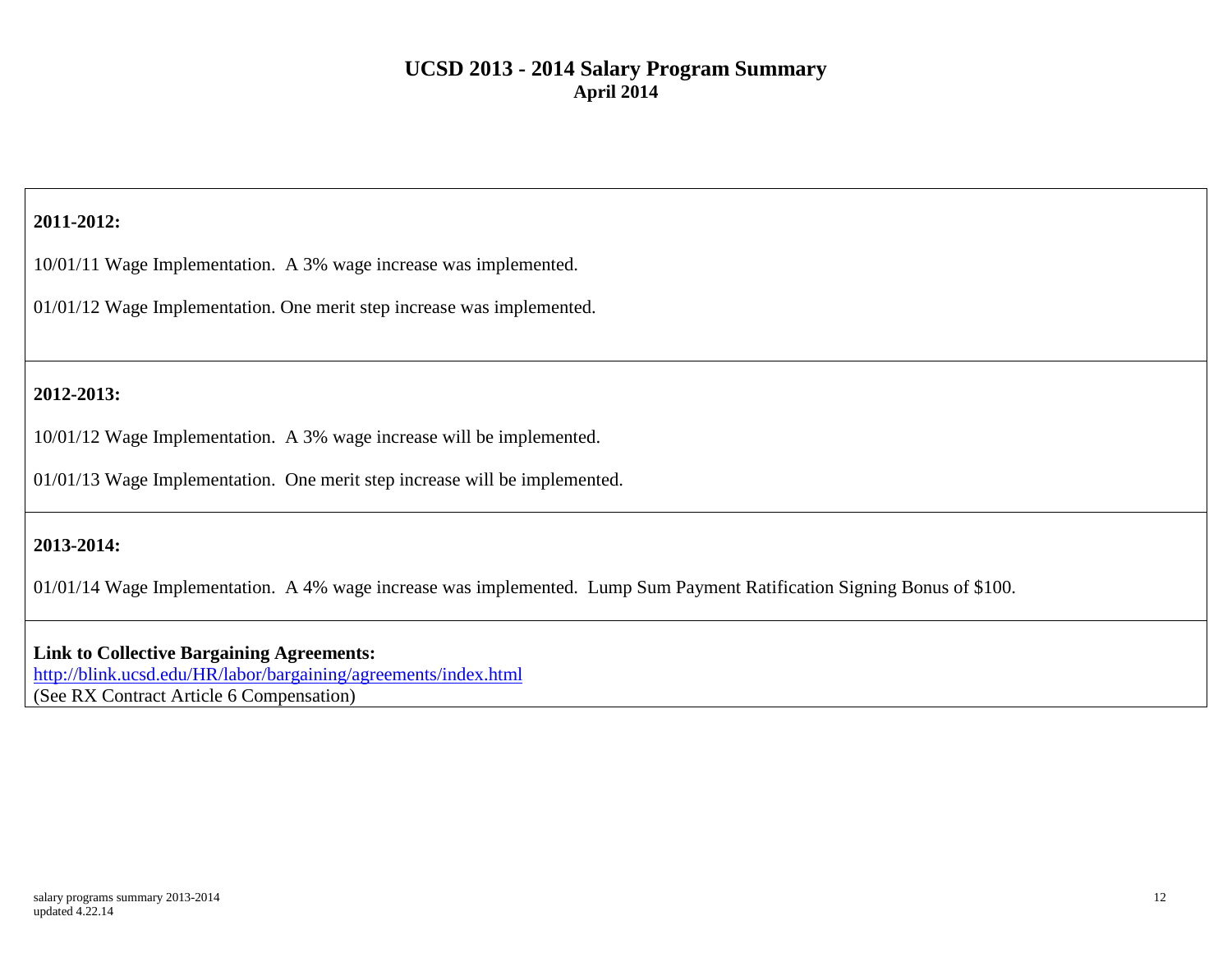# **AFSCME Service Unit (SX)**

#### **Previous Wage Increase**

#### **2009-2010:**

07/01/09 Wage Implementation. A 1% wage increase was implemented. The SX ranges were adjusted by 1%, and all SX employees were eligible for the increase. A \$12.00 minimum rate was implemented.

10/01/09 Wage Implementation. A 3% across-the-board increase and a new experience-based step structure with a \$12.50 minimum rate were implemented.

### **2010-2011:**

10/01/10 Wage Implementation. A 3% wage increase was implemented. Rates (steps) were adjusted and all SX employees were eligible for the increase. A new \$13.00 minimum rate was implemented.

### **2011-2012:**

07/01/11 Wage Implementation. One Step increase for non-probationary career employees within the range. Additional step for eligible employees.

11/01/11 Wage Implementation. A 3% was increase was implemented. Minimum salary increased from \$13.00 to \$13.70. Lump sum payment for employees at, near or above the maximum of the range for remaining portion of 3% increase. Lump sum in lieu of retro.

### **2012-2013:**

07/01/12 Wage Implementation. Merit step increase. Additional step for eligible employees.

10/01/12 Wage Implementation. A 3% wage increase will be implemented. Minimum salary to \$14.42.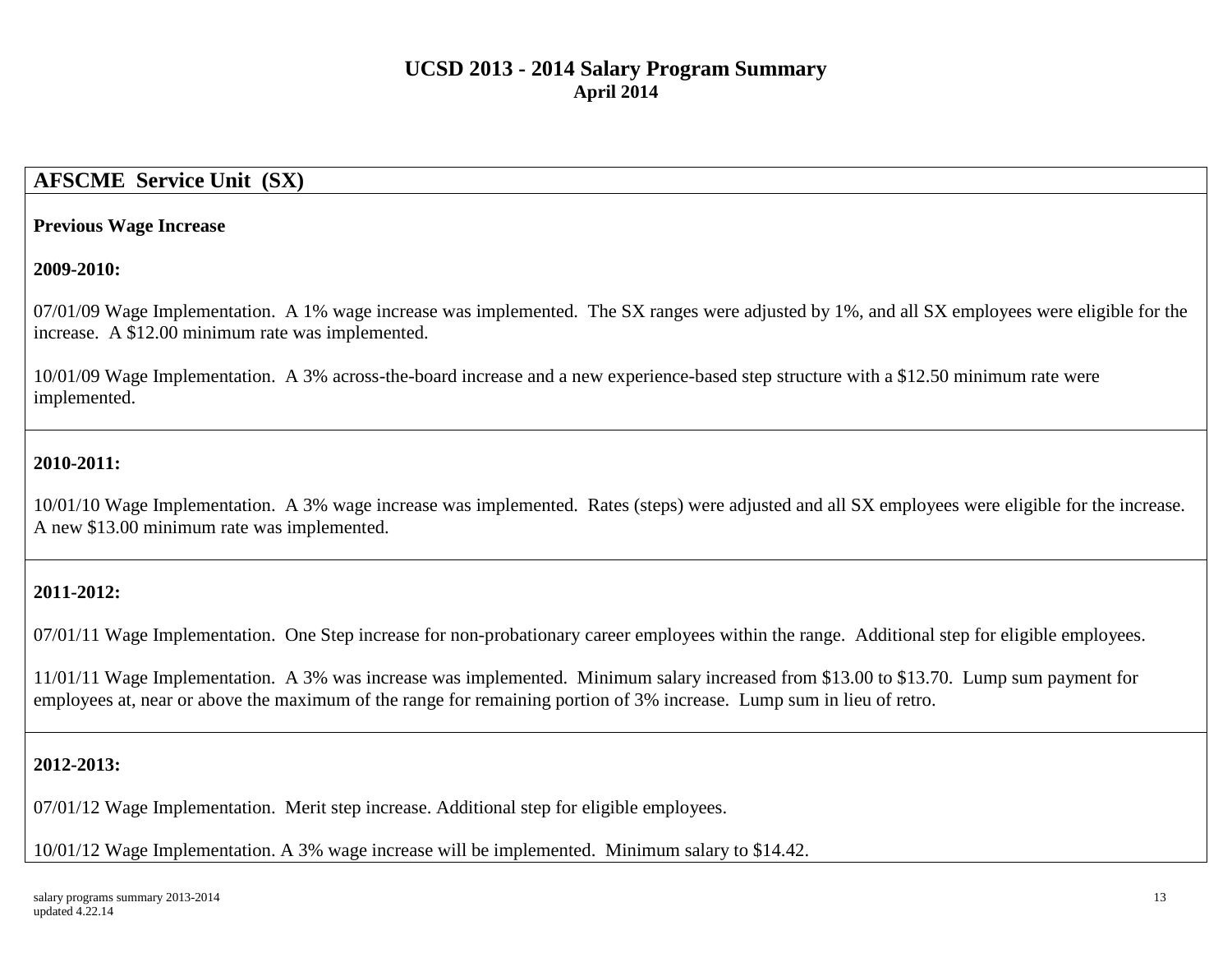### **2013-2014:**

07/07/13 Wage Implementation One step increase was implemented for all non-probationary SX employees who were within range and who were in the bargaining unit on the effective date and date of the compute. No lump sum for employees at the top of the range. Additional step for eligible employees.

05/11/14 Wage Implementation. 4.5% range adjustment to be implemented. Lump Sum Ratification Signing Bonus of \$200.

# **Link Collective Bargaining Agreements:**

<http://blink.ucsd.edu/HR/labor/bargaining/agreements/index.html>

(see SX Contract Article 41 Wages)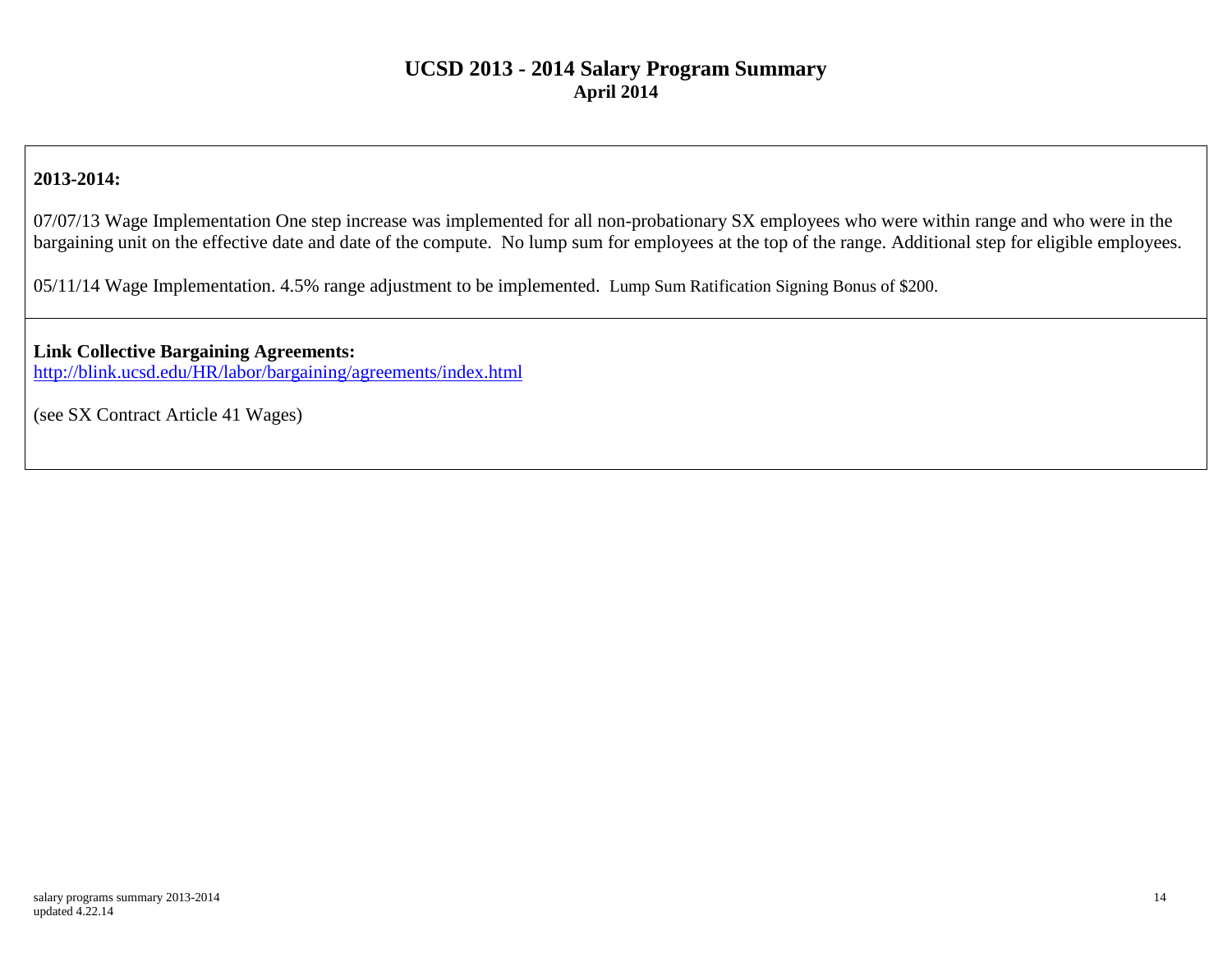# **UPTE Technical Unit (TX)**

### **Previous Wage Increase**

**2007-2008:**

07/01/07 Wage Implementation. Evening and Night Shift Differential rates were increased \$0.15 per hour.

10/01/07 Wage Implementation. A 3.7% wage increase was implemented. Rates (steps) were adjusted and all TX employees were eligible for the increase.

01/01/08 Wage Implementation. Career nonprobationary TX employees were eligible for a one-half step merit increase, based on satisfactory (solid) or better performance.

**2008-2009:** None

**2009-2010:** None.

### **2011-2012:**

10/01/11 Wage Implementation. A 3% wage increase was implemented.

01/01/12 Wage Implementation. One half step merit increase was implemented.

### **2012-2013:**

10/01/12 Wage Implementation. A 3% wage increase will be implemented.

01/01/13 Wage Implementation. A one half step merit increase will be implemented.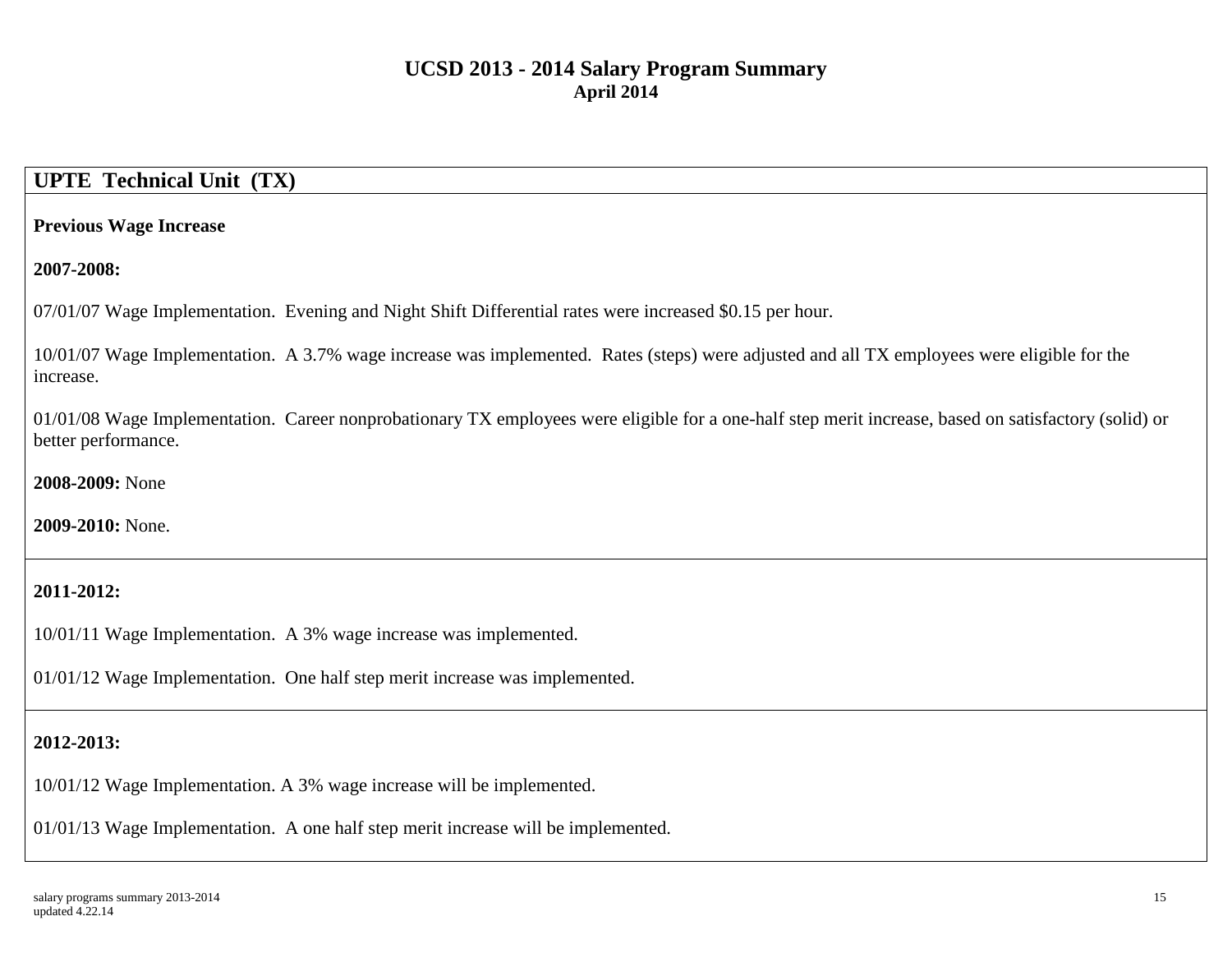### **2013-2014:**

01/01/14 Wage Implementation. A 4% wage increase was implemented. Lump Sum Ratification Signing Bonus of \$100. On call rate increased to \$5.00. LATG Certification pay increased to \$100.

**Link to Collective Bargaining Agreements:** <http://blink.ucsd.edu/HR/labor/bargaining/agreements/index.html>

(see TX Contract Article 6 Compensation)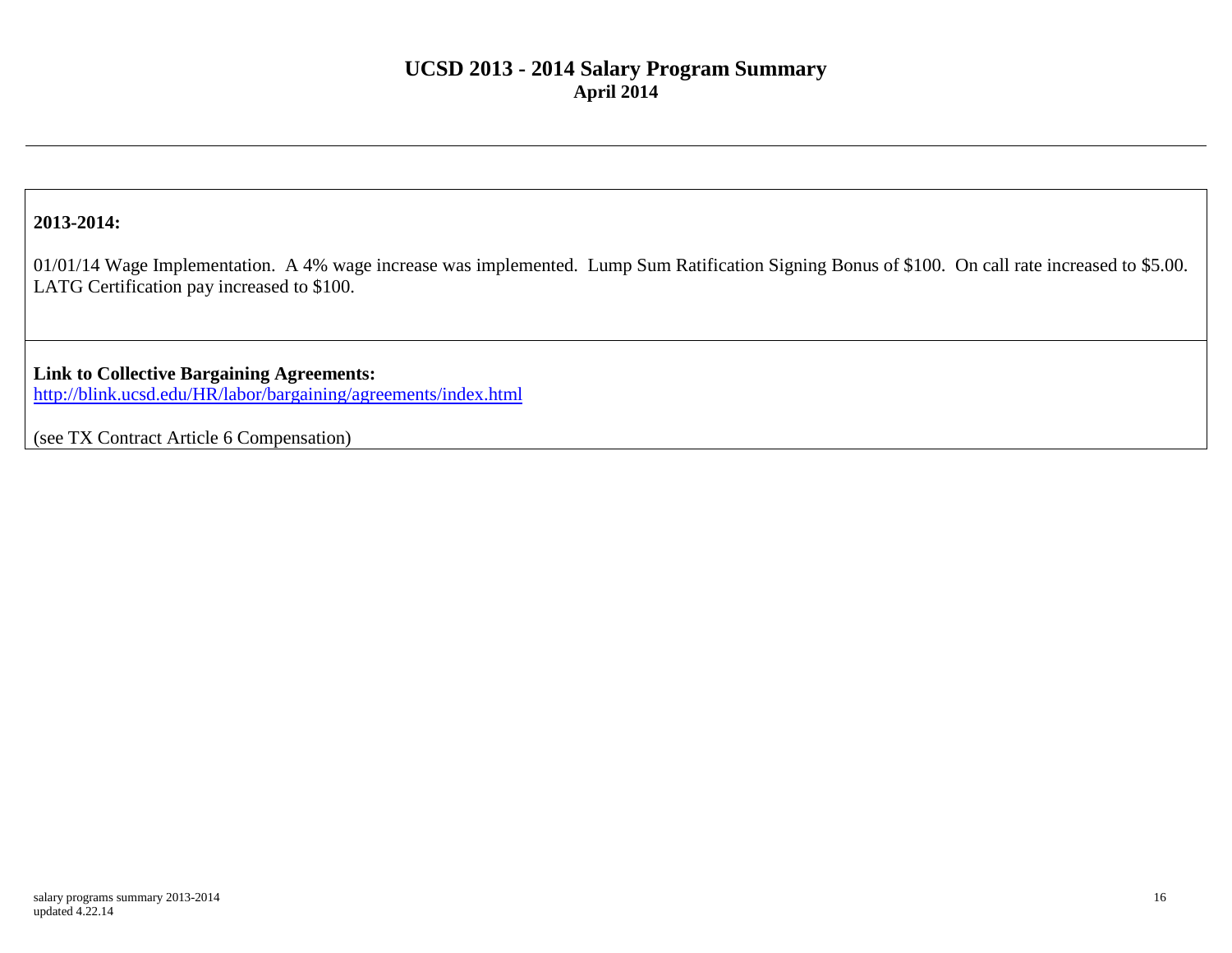# **Policy Covered Employees (Unit 99)**

### **Previous Wage Increase**

### **2007-2008:**

10/1/07 Merit Program. A merit program was implemented for career, nonprobationary policy-covered employees. The merit pool was funded at 4.0%.

10/1/07 Equity/Parity Program. A special equity/parity program was implemented for policy-covered employees. The equity pool was funded at 1.0%.

### **2008-2009:**

7/1/2008: A new salary structure was implemented and bring to minimum increases granted where necessary.

No 2008-2009 merit program.

### **2009-2010:**

9/1/09 Salary Reduction/Furlough Program. Salary cuts ranging from 4% to 10% were implemented with a corresponding furlough program to provide time-off in proportion to the cut percentage.

# **2010-2011:**

09/01/10 Salary Reduction/Furlough Program ended 8/31/10. Salaries were restored 9/1/10.

1/1/11 A new MSP salary structure was implemented, and bring to minimum increases granted to individuals whose salaries fell below the new range minimum. A new healthcare PSS grade 8 was implemented.

### **2011-2012:**

07/01/11 Wage Implementation. A 3% merit increase was implemented.